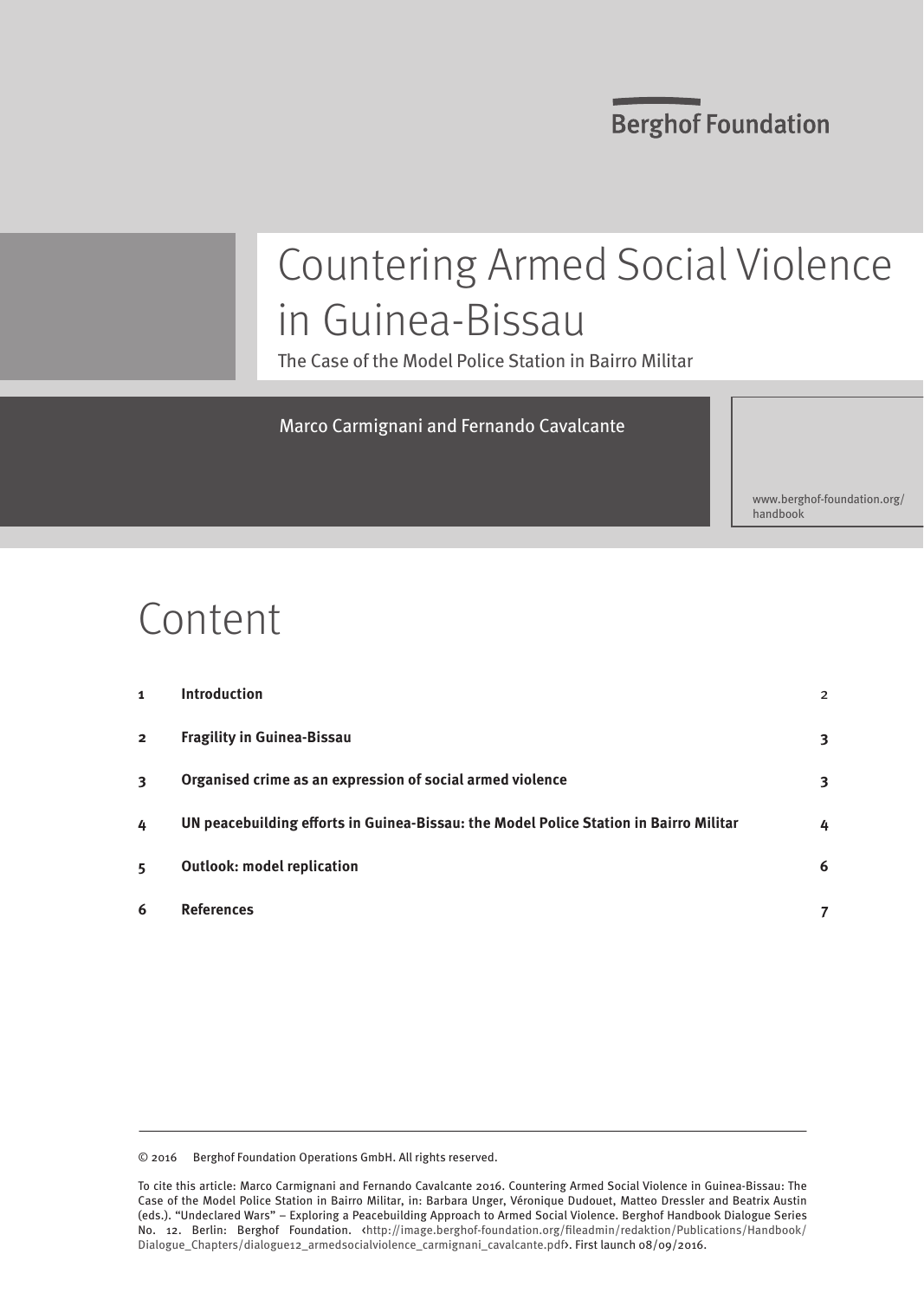### <span id="page-1-0"></span>1 Introduction\*

Bernardo Arévalo de León and Ana Glenda Tager argue that peacebuilding's inclusive and participatory methodologies may offer stakeholders a better basis for effectively addressing armed social violence than standard security and development approaches. These traditional approaches are rather limited, according to the authors: while security approaches tend to rely on "technical" law enforcement measures that fall short of addressing the structural causes of societal violence (e.g. policing, prosecution and incarceration), development approaches yield, at best, "pockets of stability and peace" that fail to connect and produce a broader societal impact.

The authors thus suggest that peacebuilding methodologies, which focus on "long-term, endogenous and holistic processes of conflict transformation" (Arévalo de León/Tager 2016, 16), may help to overcome these limitations by allowing "a highly granular, context-specific understanding" (ibid., 2) of violence and the collaborative mobilisation of stakeholders, both in state structures and in civil society. This granular understanding, according to the authors, can only be attained by factoring in the perspectives of all actors involved at the national level (victims, perpetrators, state officials, civil society) and international level (bilateral and multilateral agencies, international non-governmental organisations). They suggest that participatory methods which combine research and dialogue, e.g. participatory research, can produce insightful understandings of complex realities and map systemic linkages.

Our response explores the application of these participatory and community-informed approaches in the context of Guinea-Bissau, where a community-based policing model, the Model Police Stations (MPS), had its genesis in participatory research. Participatory research has also informed activities in other areas, such as the prevention of gender violence. In 2011, for example, a comprehensive portrayal of the violence against women in the country resulted from the combination of quantitative data with qualitative research on perceptions (see Roque 2011).

In our response, we focus on the MPS in Bairro Militar as it is more connected to the fight against organised crime, explored by Arévalo de León and Tager in the lead article. The design and implementation of the MPS followed the identification of issues such as lack of policing, low public trust in the police and access to drugs as key problems affecting Bairro Militar, a neighbourhood in Bissau. The identification of these problems, as well as the proposed solution (namely the MPS, which is rooted in a community policing approach) involved national authorities, community representatives of Bairro Militar and external partners.

In the following section, we provide an overview of the Bissau-Guinean context, which has been marked by constant fragility in its political, socio-economic and institutional structures. We subsequently focus on the connections between the structural forms of violence<sup>1</sup> in Guinea-Bissau in the context of organised crime. We then review the Model Police Station as an initiative designed on the basis of participatory research. While this example is small in scale, we believe it can be instructive for designing more inclusive participatory institutions as called for in the lead article by Arévalo de León and Tager. It also points to potential stumbling blocks in the political environment.

**<sup>\*</sup>** The views expressed in this article are those of the authors alone and do not necessarily reflect the views and positions of the United Nations.

**<sup>1</sup>** Structural violence refers to the social and systemic conditions leading to injustice and exploitation, with unequal distribution of power and resources across society (Galtung 1996).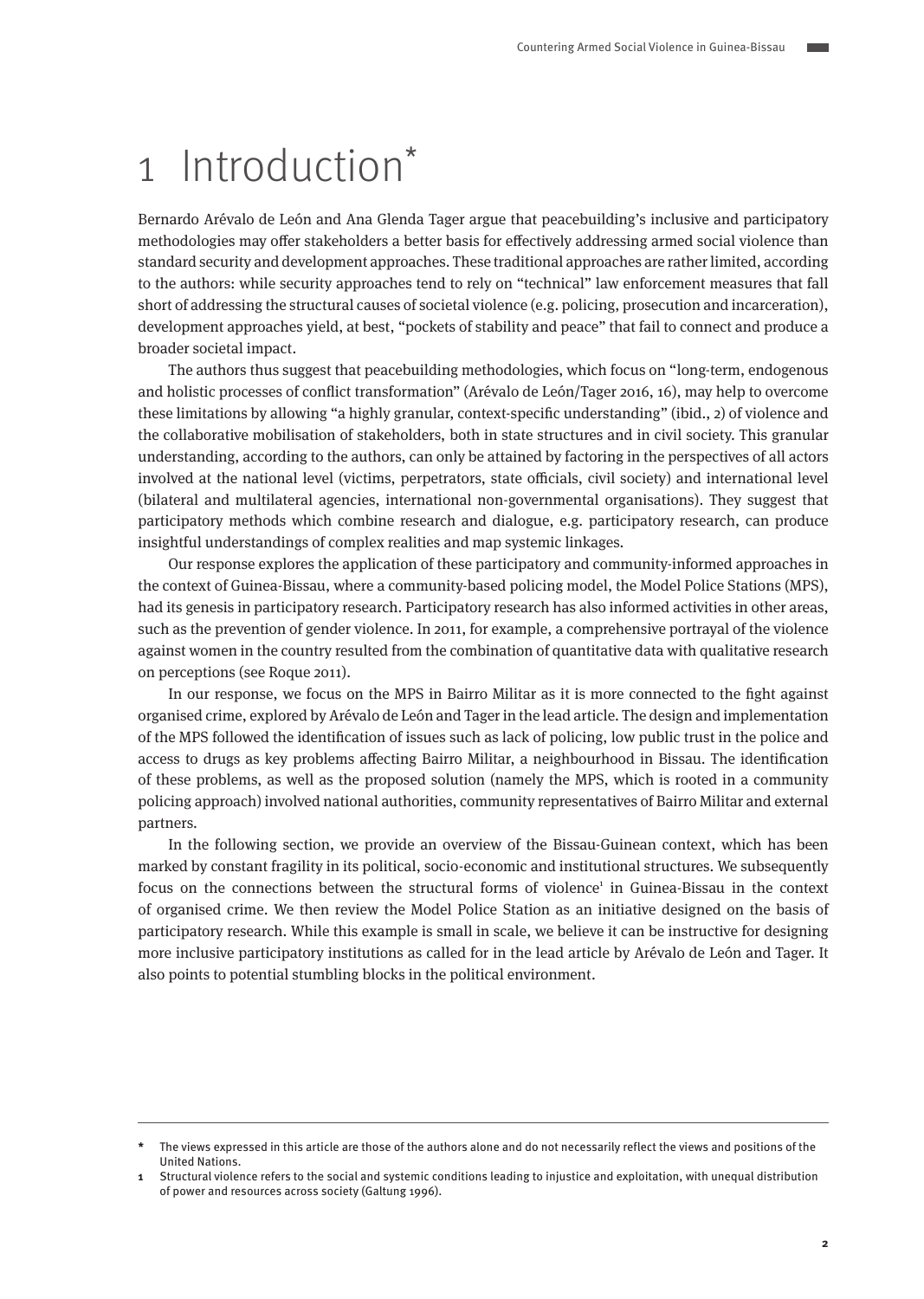# <span id="page-2-0"></span>2 Fragility in Guinea-Bissau

Guinea-Bissau's political and institutional fragility is persistent: four coups d'état have taken place since 1974, the latest one in April 2012. The dismissal of three governments in less than one year (between August 2015 and May 2016) is just one recent example of its continuing instability. According to socio-economic indicators, the country is one of the least developed in the world, ranking 178th out of 188 countries surveyed in the latest Human Development Report (UNDP 2015).

According to a strategic assessment mission dispatched to Guinea-Bissau by the United Nations Secretary-General in 2014, the root causes of its instability lie in four interrelated factors. First, there are the political-military dynamics in the country, where, since the end of the independence struggle, the armed forces have had a disproportionate influence on civilian and political life by shifting alliances, influencing decision-making and toppling democratically elected governments. Divisions within Bissau-Guinean society have been exacerbated by these longstanding dynamics. The second factor is the *ineffectiveness* of state institutions and the lack of rule of law, which results from the monopolisation of the state by the political-military elite and has led to the de facto abolition of the separation of powers and a huge gap between state and society. The third factor is *poverty and lack of access to basic state services*, particularly for women and youth, stemming from the weakness of state institutions that are unable to deliver services to the public. Finally, the fourth factor relates to *impunity and human rights violations*, consequences of the country's weak security and justice institutions and the lack of public trust in the justice system (UN 2015, paragraphs 42-53). Combined, these factors create the conditions for continued instability and lack of socio-economic development in Guinea-Bissau.

Against this backdrop, public perceptions of safety and security continue to decline, along with the capacities of law enforcement agencies and the judiciary to protect human rights and combat impunity. According to the latest figures from the Global Peace Index, for example, the country displayed high indicators relating to the perception of criminality, homicide rate and violent crime, all ranking 4 on a scale of 1 to  $5<sup>2</sup>$ 

# 3 Organised crime as an expression of social armed violence

When summarising the common trends emerging from two empirical expressions of armed social violence, namely urban violence and organised crime, Arévalo de León and Tager referred to Guinea-Bissau (Box 3 in the lead article on page 12) to illustrate their discussion on where "stabilisation and development efforts … are endangered by international drug gangs encroaching on [the country's] security apparatus" (ibid., 7) and posing risks to human development and post-conflict reconstruction goals. In this section, we briefly outline the challenge posed by organised crime, particularly drug trafficking, in Guinea-Bissau.

Criminal activities associated with illicit drug trafficking started to thrive in Guinea-Bissau in the early 2000s. At that time, as the European market for cocaine gradually expanded and the North American market started to slow down, criminal networks took advantage of the country's political and institutional fragility to illegally transport drugs from South America to Europe (Van Riper 2014). It has been reported

**<sup>2</sup>** Global Peace Index, see: www.visionofhumanity.org/#/page/indexes/global-peace-index [accessed 31 May 2016]. On Guinea-Bissau, see: www.visionofhumanity.org/#/page/indexes/global-peace-index/2016/GNB/OVER.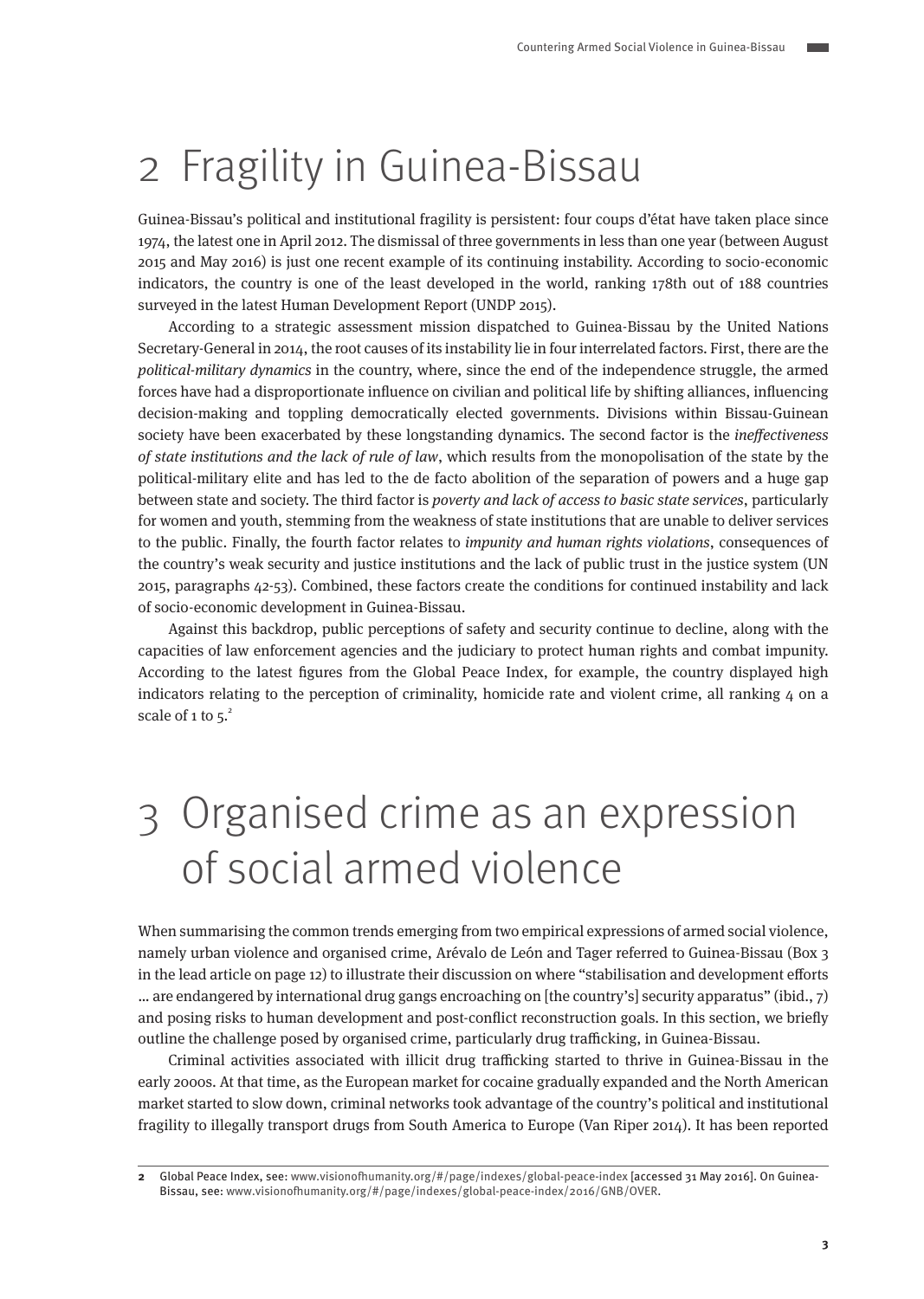<span id="page-3-0"></span>that Bissau-Guinean politicians, businessmen and military leaders alike reached out to international criminal networks as a source of funding for their own patronage networks, allowing international drug traffickers to use military facilities and the largely uninhabited islands of the Bijagós archipelago for undetected criminal activities (Kemp et al. 2013; Ellis/Shaw 2015). This has created an intricate web of relationships between some politicians and elements of the military and security forces that benefited all those involved to the detriment of the population at large, which continued to receive little or no basic assistance from the state.

Researchers have characterised a mutually beneficial relationship between international criminal networks and the political-military elites of Guinea-Bissau as a "bargain" in which "incumbent politicians close their eyes to the illicit activities that the security establishment uses to fund itself, while the security establishment agrees to limit its political interventions in the shape of coups and the like" (Ellis/Shaw 2015, 524). This bargain was made possible by the persistence of the root causes of instability outlined above, particularly the ineffectiveness and dire conditions of state institutions and the lack of rule of law.

These conditions included a dilapidated police infrastructure, unregulated police recruitment practices, weak police presence outside the capital Bissau, and low levels of training and wages for police officers (Kohl 2015). In this context, poorly paid civil servants and law enforcement agents became easily susceptible to bribery and corruption by growing networks of patronage that profited from international drug trafficking in the 2000s. Public trust in the administration in general and the police institutions in particular remained understandably low.

# 4 UN peacebuilding efforts in Guinea-Bissau: the Model Police Station in Bairro Militar

Efforts by national and international stakeholders to address the root causes of instability in Guinea-Bissau are ongoing. As part of these efforts, the United Nations Integrated Peacebuilding Office in Guinea-Bissau (UNIOGBIS) has been mandated to support inclusive national dialogue and national reconciliation, assist in the implementation of security sector reform, and support national authorities in the mobilisation, harmonisation and coordination of international assistance (UN Security Council Resolution 2267, paragraph 2). As part of its activities in the area of security sector reform, UNIOGBIS assists national authorities in modernising security institutions and in strengthening the rule of law. This includes providing strategic and technical advice to Bissau-Guinean stakeholders in implementing national security sector reform and rule of law strategies, for example through support and advice on the review of national laws, internal policies and standard operating procedures of law enforcement agencies and through training and mentoring for law enforcement agents.

One of the initiatives supported by UNIOGBIS in the area of security sector reform and rule of law was the establishment of a Model Police Station (MPS) in Bairro Militar, a neighbourhood in the country's capital. We believe that the establishment of the MPS is a real-world example of the application of aspects of the peacebuilding methodologies proposed by Arévalo de León and Tager, focusing on actions based on communities' needs. The MPS in Bairro Militar was the first of 12 stations planned for strategic locations across the country, both in urban and in rural areas. An initial urban setting enabled a larger range of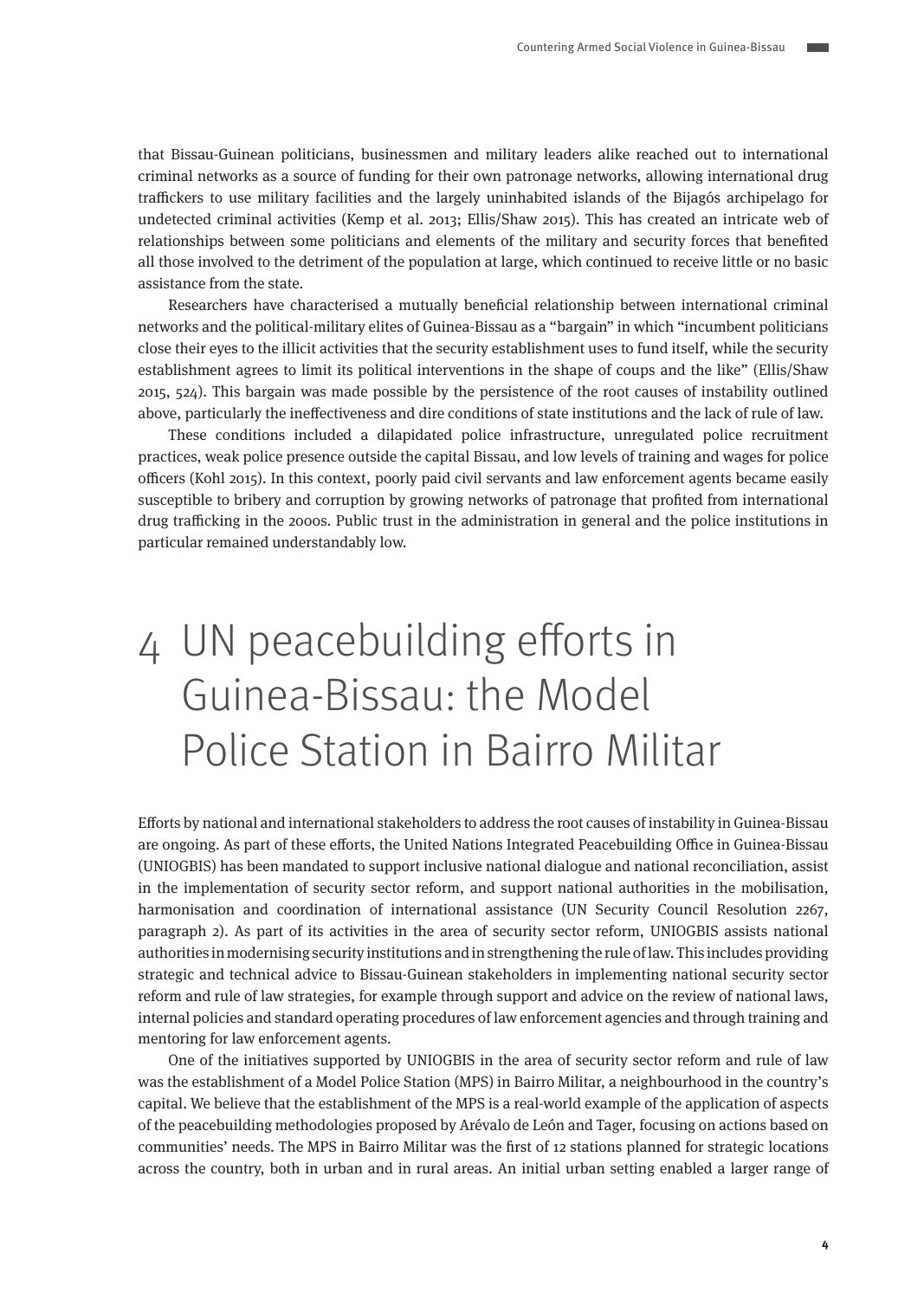stakeholders to participate than would have been possible in rural areas. The model would require further adaptation in border areas due to the need for transnational commitments on security.

The MPS model had its genesis in participatory research that assessed the perceptions of security/ insecurity of a wide cross-section of the community residing in Bairro Militar (see Sani/Nunes 2013). The community involvement was a response to the government's request for international support in building police stations throughout the country. Previous international contributions lacked a participatory assessment process ahead of funding commitments. The research was undertaken by a team based at a Portuguese university in response to a request from national authorities and UNIOGBIS. The location for the research was chosen due to its relatively large and diverse population and reported high crime rates. While the results of the survey carried out by the research team in Bairro Militar showed a sharp polarisation of participants' perceptions of security and insecurity (49.5 per cent and 50.5 per cent, respectively), the arguments expressed by respondents who felt safe and by those who felt insecure focused largely on policing issues. For example, 24.5 per cent of respondents noted that the presence of the police was reassuring and 22.8 per cent of respondents identified scarce or insufficient policing as the main cause of insecurity in the neighbourhood (Sani/Nunes 2013). As a result, and based on the community's inputs, the researchers recommended the adoption of measures aimed at empowering citizens and at training law enforcement agents (ibid., 59). Beyond the initial survey, the training itself was to be carried out and customised with the involvement of the community.

To address the public's concerns, and based on the findings of the research, UNIOGBIS and national authorities jointly developed a proposal for the establishment of Model Police Stations across the country. The MPS were rooted in the community policing paradigm, which combines "consultation with community members, responsiveness to their security needs, collective problem solving to identify the most appropriate means of meeting these needs, and the *mobilization* of the public to make all this happen" (Grabosky 2009a, 1). Having achieved positive results in other post-conflict scenarios (see Grabosky 2009b, covering Papua New Guinea, Cambodia and South Africa, among others), the application of the community policing paradigm in Guinea-Bissau was thought to bridge the perceived wide gap between law enforcement agents and the public. The change sought was to introduce national law enforcement agents to a philosophy of policing with and for the community, based on a more preventive than reactive approach.

The MPS in Bairro Militar opened in September 2011. The participatory approach was extended to the training on community policing, not only to enhance the capacities of police officers but also to establish partnerships between the Bairro Militar community, non-governmental organisations and the business sector. During participatory training, residents of Bairro Militar were invited to participate and discuss with trainees (national law enforcement agents) issues affecting the security of their community.

The exchange between residents and the police was intended to create the space for solutions to address the needs of the former within the limited resources of the latter, including the fight against drug trafficking. In the city of Bissau, the Bairro Militar has the second largest population (14%) of drug consumers between the ages of 15 and 25. Of the entire population surveyed in a 2013 study in that age group, 17% stated that they obtained funds from trafficking drugs (Có Jr 2013, 53-55).

The government of Guinea-Bissau has recognised the need to involve civil society organisations working on crime prevention to reach a common understanding on cooperative activities (Republic of Guinea-Bissau 2011). From that perspective, it was hoped that the MPS would not only benefit the communities where they were established but would also serve as an entry point for and as an example of the larger process of security sector reform in the country (Kohl 2015).

According to data obtained from interviews with officers at the Model Police Station in Bairro Militar in July 2016, crime statistics covering the period between 2013 and mid-2015 do not allow a straightforward correlation to be established between the effectiveness of this approach and a reduction in drug trafficking or social violence. The number of reported drug-related offences was constant in 2013 and 2014, and fell by half by mid-2015. However, there was then a fourfold increase by mid-2016. The difficulty in establishing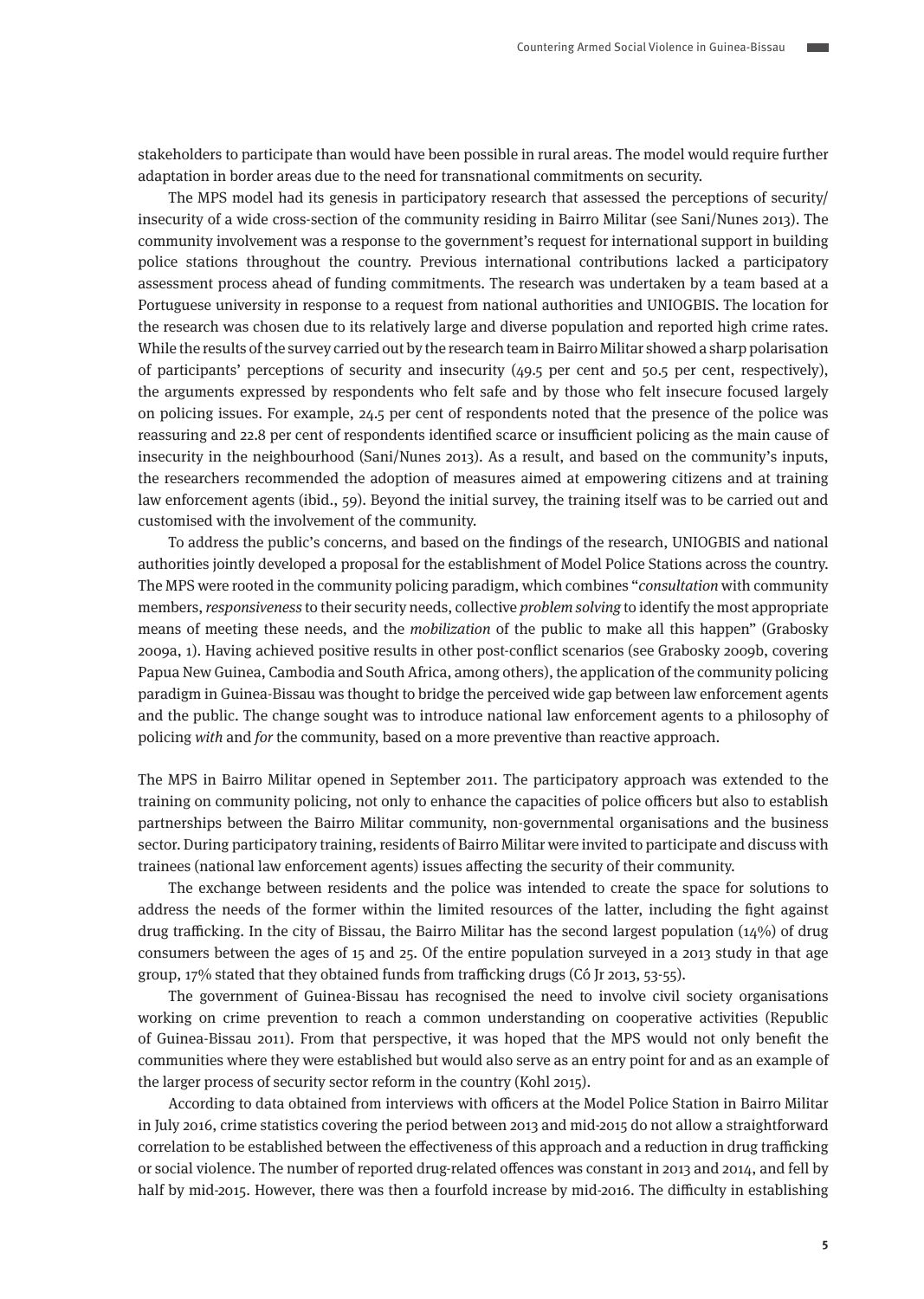<span id="page-5-0"></span>a correlation stems from two factors. First, the increase in reported crimes coincides with a transitional period following a coup d'état in April 2012, which formally ended with general elections in May 2014. However, the new government which came to power in July 2014 was dismissed in August 2015, and political instability has returned to the country to date. Given the constant replacement of decision-makers on the side of the government, including police commanders, it becomes difficult to determine, with any degree of accuracy, the extent to which the MPS approach to community policing may have affected crime rates in Bairro Militar. The second factor is the difficulty in attributing the increase in crime reporting to the participatory approach as creating a greater willingness on the part of the community to report crime (Truman/Langton 2015, 7) or to a greater ability, through training of police officers, to document those crimes effectively.

It is beyond the scope of this response to juxtapose the participatory model advocated by Arévalo de León and Tager against the timeline of Guinea-Bissau's instability and the dynamics of drug trafficking in the same period. However, according to an external assessment, the MPS in Bairro Militar and the training provided to law enforcement agents have so far had only a limited impact owing to their "too abstract and superficial" nature and their inability to accurately reflect local dynamics and attract sufficient attention from beneficiaries (Kohl 2015, 27). While the training provided was quite specific in some areas (such as investigation techniques and reporting), it also covered matters of broad interest, such as human rights and gender mainstreaming which may be perceived by some trainees as somehow lofty concepts. It is, however, important to recall that the MPS's potential as part of larger security sector reform efforts in the country is still to be realised, particularly considering that the establishment of 11 other police stations across the country was suspended following the coup d'état in April 2012. Despite a return to constitutional order in 2014, the non-replication of this model until recently (a new MPS for the south of the country received international funding in May 2016) illustrates the challenges in translating a community-based approach to a nationwide policy commitment to address social violence.

## 5 Outlook: model replication

We have discussed the application of participatory and inclusive peacebuilding methodologies, as advocated by Arévalo de León and Tager, by focusing on the establishment of an MPS in a neighbourhood of Bissau as one element of UNIOGBIS's larger strategy to support national authorities in strengthening state institutions, including in the security sector. The MPS represents just one instance in which national authorities, international stakeholders and civil society participated jointly in designing an initiative to address the fragility of rule of law and security institutions and thus improve the prospects for stability and development in the country.

The impact of this multi-stakeholder approach was influenced by successive changes of government since the MPS came into operation (2011 to date), accompanied by interruptions or delays in international support. The MPS's results in addressing drug trafficking in the city of Bissau remain embryonic and the replication of this model would require a controlled qualitative and quantitative assessment of the contribution it can make in the Bissau-Guinean context. For the time being, the MPS illustrates an application of the peacebuilding approach in Guinea-Bissau's security sector reform, but has yet to connect and produce a broader societal impact. The connection between community-oriented problem solving and the formulation of national security policies, however, remains dependent on factors beyond the community itself, including political stability and economic development.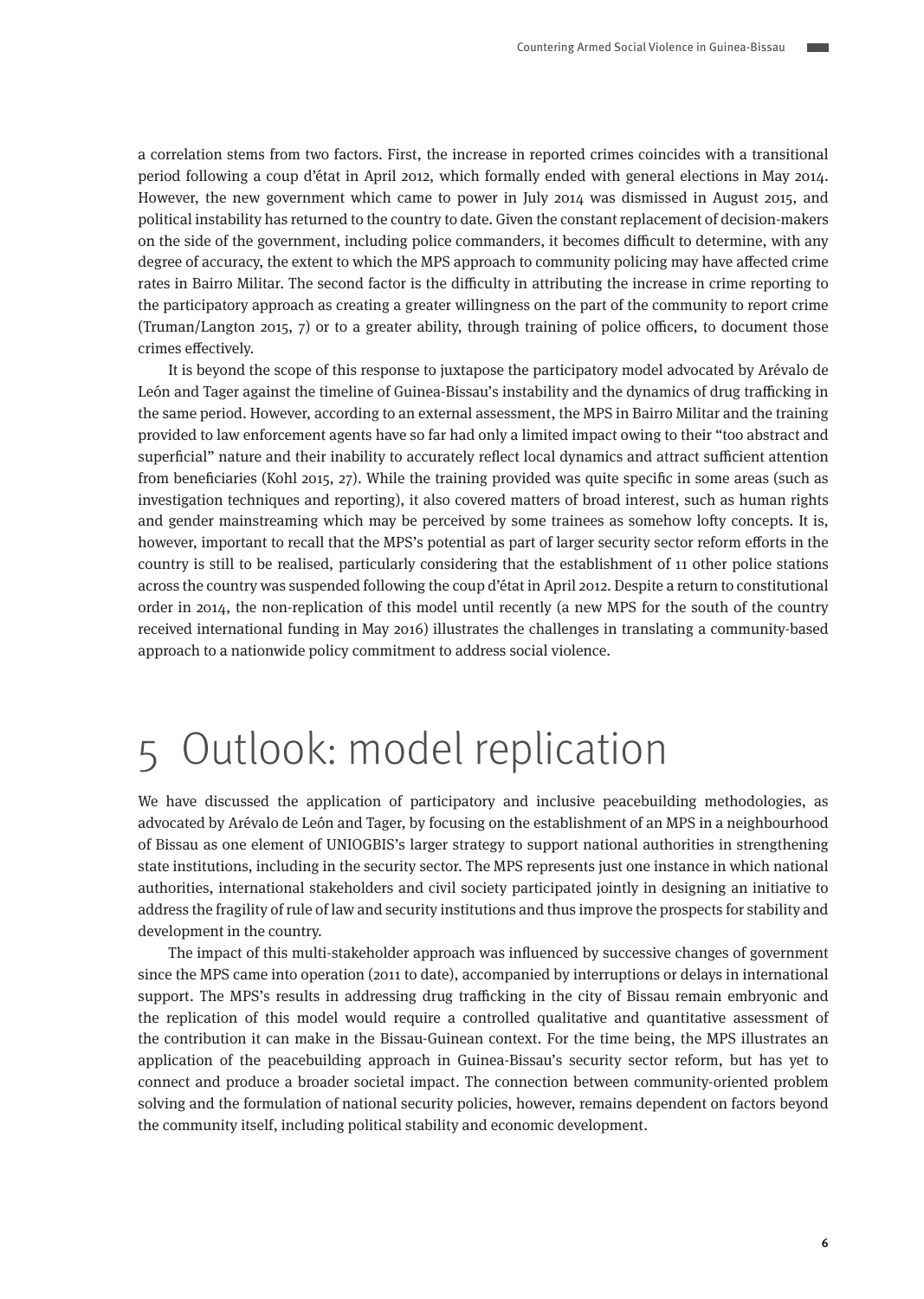### <span id="page-6-0"></span>6 References

#### **Arévalo de León, Bernardo & Ana Glenda**

- **Tager** 2016. Armed Social Violence and Peacebuilding: Towards an Operational Approach, in: Barbara Unger, Véronique Dudouet, Matteo Dressler & Beatrix Austin (eds.). "Undeclared Wars" – Exploring a Peacebuilding Approach to Armed Social Violence. Berghof Handbook Dialogue Series No. 12. Berlin: Berghof Foundation. Available at [http://www.berghof-foundation.](http://www.berghof-foundation.org/fileadmin/redaktion/Publications/Handbook/Dialogue_Chapters/dialogue12_ArevalodeLeonTager_lead.pdf) [org/fileadmin/redaktion/Publications/](http://www.berghof-foundation.org/fileadmin/redaktion/Publications/Handbook/Dialogue_Chapters/dialogue12_ArevalodeLeonTager_lead.pdf) [Handbook/Dialogue\\_Chapters/dialogue12\\_](http://www.berghof-foundation.org/fileadmin/redaktion/Publications/Handbook/Dialogue_Chapters/dialogue12_ArevalodeLeonTager_lead.pdf) [ArevalodeLeonTager\\_lead.pdf.](http://www.berghof-foundation.org/fileadmin/redaktion/Publications/Handbook/Dialogue_Chapters/dialogue12_ArevalodeLeonTager_lead.pdf)
- **Có Jr., Abílio Aleluia Otaíro** 2013. A Droga entre os Jovens: Uma Análise sobre o Consumo na Guiné-Bissau (Master's thesis dissertation). Lisboa: Escola de Sociologia e Políticas Públicas, Instituto Universitário de Lisboa.
- **Ellis, Stephen & Mark Shaw** 2015. Does Organized Crime Exist in Africa?, in African Affairs, 114, 457, 505-528.
- **Galtung, Johan** 1996. Peace by Peaceful Means. Peace and Conflict, Development and Civilization. London: Sage.
- **Grabosky, Peter** 2009a. Community Policing, East and West, North and South, in: Peter Grabosky (ed.). Community Policing and Peacekeeping. Boca Raton: CRC Press, 1-11.
- **Grabosky, Peter** (ed.) 2009b. Community Policing and Peacekeeping. Boca Raton: CRC Press.
- **Kemp, Walter, Mark Shaw & Arthur Boutellis** 2013. The Elephant in the Room: How Can Peace Operations Deal with Organized Crime? New York: International Peace Institute. Available at [https://www.ipinst.org/images/pdfs/](file:///\\BESRV01\Data\1%20Project%20Management\Berghof%20Handbook\Editing%20in%20Progress\DIALOGUE_Armed%20Social%20Violence\Respondents\Marco%20&%20Fernando\www.ipinst.org\images\pdfs\ipi_e-pub-elephant_in_the_room.pdf) [ipi\\_e-pub-elephant\\_in\\_the\\_room.pdf](file:///\\BESRV01\Data\1%20Project%20Management\Berghof%20Handbook\Editing%20in%20Progress\DIALOGUE_Armed%20Social%20Violence\Respondents\Marco%20&%20Fernando\www.ipinst.org\images\pdfs\ipi_e-pub-elephant_in_the_room.pdf).
- **Kohl, Christoph** 2015. Setting the Model: Reforming Policing in Guinea-Bissau. Report No. 135, Peace Research Institute Frankfurt (PRIF). Available at [http://www.hsfk.de/](file:///\\BESRV01\Data\1%20Project%20Management\Berghof%20Handbook\Editing%20in%20Progress\DIALOGUE_Armed%20Social%20Violence\Respondents\Marco%20&%20Fernando\www.hsfk.de\fileadmin\HSFK\hsfk_downloads\prif135.pdf) [fileadmin/HSFK/hsfk\\_downloads/prif135.pdf](file:///\\BESRV01\Data\1%20Project%20Management\Berghof%20Handbook\Editing%20in%20Progress\DIALOGUE_Armed%20Social%20Violence\Respondents\Marco%20&%20Fernando\www.hsfk.de\fileadmin\HSFK\hsfk_downloads\prif135.pdf).

**Republic of Guinea-Bissau** 2011. Plano Operacional para o Combate ao Tráfico de Drogas, Crime Organizado e Abuso de Drogas na Guiné-Bissau, 2011-2014. Available at [https://uniogbis.unmissions.org/sites/](https://uniogbis.unmissions.org/sites/default/files/republica_da_guine_2.pdf) [default/files/republica\\_da\\_guine\\_2.pdf.](https://uniogbis.unmissions.org/sites/default/files/republica_da_guine_2.pdf)

- **Roque, Silvia** (ed.) 2011. Um Retrato da Violência contra Mulheres na Guiné-Bissau. Bissau: Government of the Republic of Guinea-Bissau and United Nations Integrated Peacebuilding Office in Guinea-Bissau.
- **Sani, Ana Isabel & Laura M. Nunes** 2013. Local Security Diagnosis: Military District, Guinea-Bissau. Oporto: Fernando Pessoa University.
- **Truman, Jennifer L. & Lynn Langton** 2015. Criminal Victimization, 2014. Department of Justice, Office of Justice Programs Bulletin, 29 September 2015. Washington, DC: U.S. Department of Justice. Available at [http://](http://www.bjs.gov/content/pub/pdf/cv14.pdf) [www.bjs.gov/content/pub/pdf/cv14.pdf](http://www.bjs.gov/content/pub/pdf/cv14.pdf).

**United Nations** 2016. Security Council Resolution 2267, 26 February 2016.

- **United Nations** 2015. Report of the Secretary-General on Developments in Guinea-Bissau and the Activities of the United Nations Integrated Peacebuilding Office in Guinea-Bissau, S/2015/37, 19 January 2015.
- **United Nations Development Programme** 2015. Human Development Report. New York: UNDP.
- **Van Riper, Stephen K.** 2014. Tackling Africa's First Narco-state: Guinea-Bissau in West Africa. PKSOI Paper, September 2015. Carlisle, PA: Peacekeeping and Stability Operations Institute (PKSOI). Available at [http://pksoi.army.mil/default/assets/](http://pksoi.army.mil/default/assets/File/VanRiper_monograph_Final.pdf) [File/VanRiper\\_monograph\\_Final.pdf.](http://pksoi.army.mil/default/assets/File/VanRiper_monograph_Final.pdf)

 [All weblinks last accessed 24 August 2016 unless otherwise noted.]